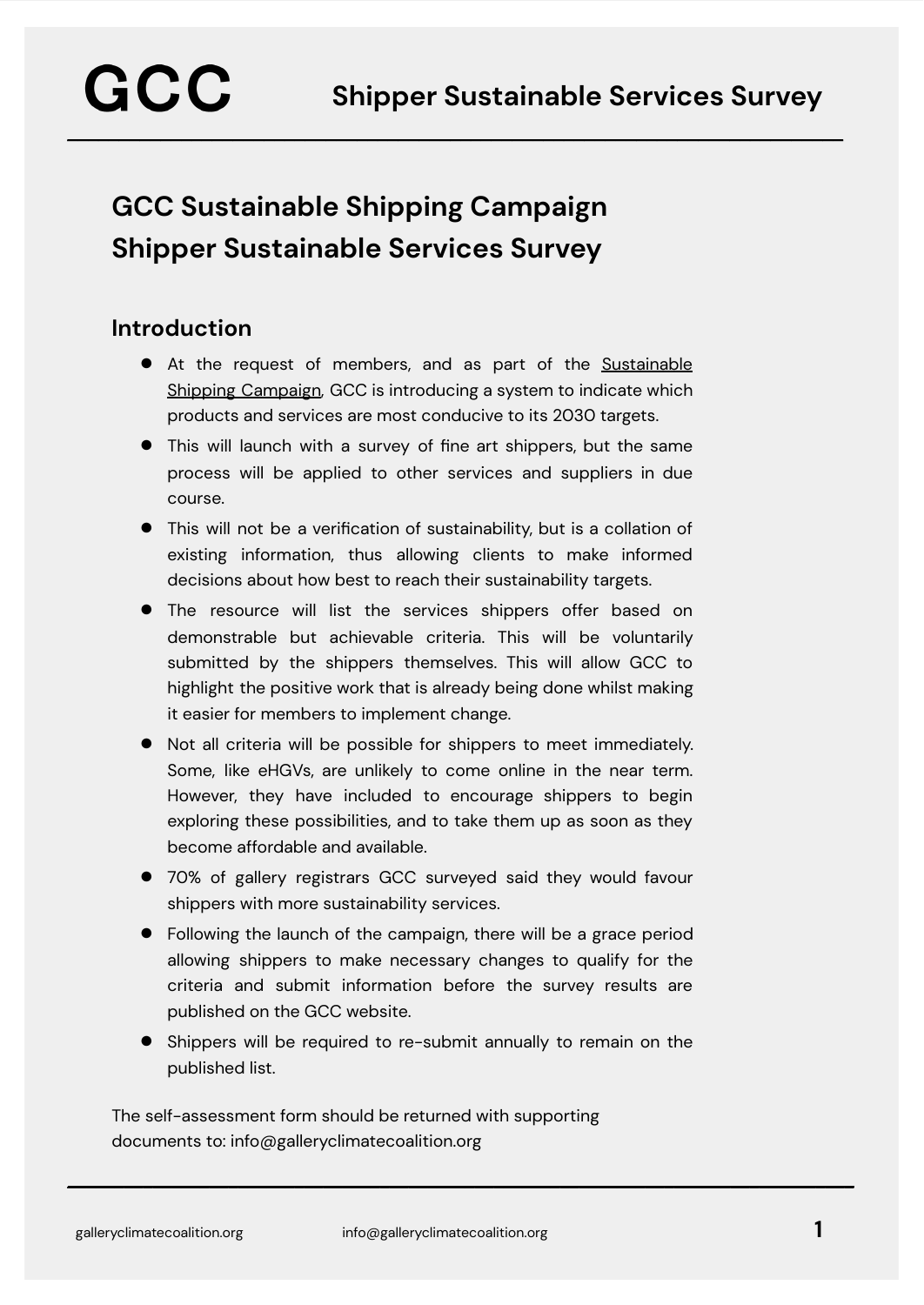#### **Survey Criteria**

- **1.** Offering alternatives to air freight on key routes, where applicable.
- **2.** Including [comparative](https://galleryclimatecoalition.org/usr/library/documents/ssc/gcc_ssc_emissions-data-standardisation.pdf) CO<sub>2</sub>e estimates of alternative freight options as standard on all quotations.
- **3.** Including all data required for [emissions](https://galleryclimatecoalition.org/usr/library/documents/ssc/gcc_ssc_emissions-data-standardisation.pdf) reporting on invoices in <sup>a</sup> standardised and consistent manner.
- **4.** Adhering to fine art insurer's [guidelines](https://galleryclimatecoalition.org/usr/library/documents/ssc/gcc_ssc_insurance-full-doc.pdf) for sea freight.
- **5.** Sustainability statement published on company website.
- **6.** Working to implement packaging best practice and reducing waste.
- **7.** Offering rental options for reusable crates and softpacks and encouraging clients to prioritise these over single use alternatives.
- **8.** Operating <sup>a</sup> 'take back', 'crate bank' reuse or sharing schemes for wooden crates already in circulation.
- **9.** Sharing freight deadlines for sea and road shipping to key art fairs and events, with clients and GCC well in advance.
- **10.** Offering electric Heavy Goods Vehicles (eHGVs) for road freight routes.
- **11.** Offering 'low or no' emissions vehicles for last mile deliveries.
- **12.** Promoting [Strategic](https://galleryclimatecoalition.org/scfs/) Climate Funds (SCFs) over [conventional](https://galleryclimatecoalition.org/news/39-gcc-commissioned-report-offsetting-and-a-better-alternative/) ['offsetting'](https://galleryclimatecoalition.org/news/39-gcc-commissioned-report-offsetting-and-a-better-alternative/).

These criteria are in line with the Sustainable Shipping Campaign and GCC's 2030 targets. The information from each shipper will be collated into one document and made available on the GCC website.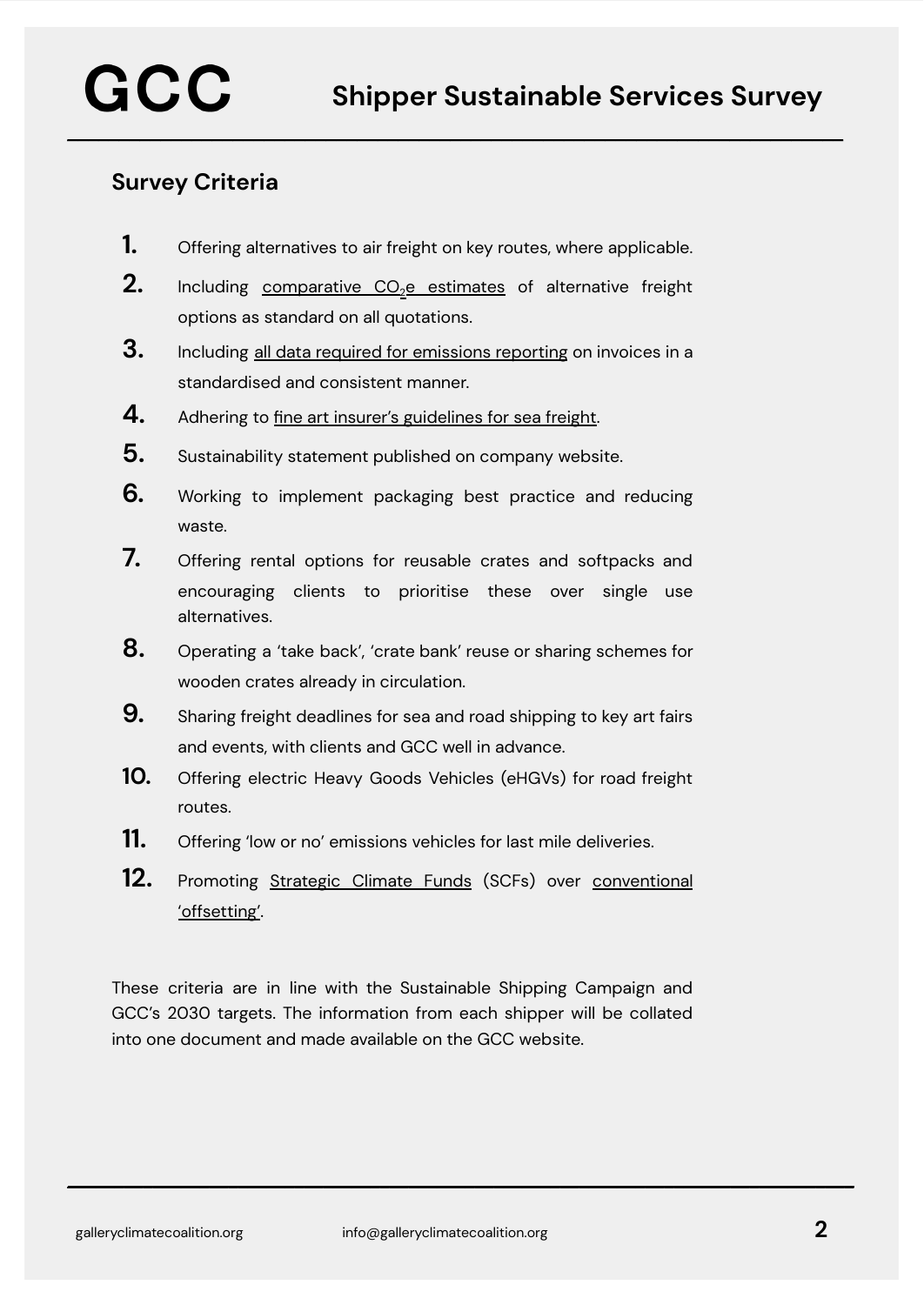## **Shipper Sustainable Services Self-Assessment Survey**

GCC

For each item, please explain how you are fulfilling the criteria and provide evidence via web links and supplementary documents, which should be referred to here and attached to your submission email. If you do not currently fulfil the criteria but plan to in the future, please include information about your plans below. This will not be shared with anyone outside of GCC.

**\_\_\_\_\_\_\_\_\_\_\_\_\_\_\_\_\_\_\_\_\_\_\_\_\_\_\_\_\_\_\_\_\_\_\_\_\_\_\_\_\_\_\_\_\_\_\_\_\_\_\_\_\_\_\_\_\_\_\_\_\_\_\_\_\_\_\_\_\_\_\_\_\_\_\_**

As we are all still at the beginning of the journey towards environmentally responsible operations, we do not expect suppliers to be meeting all criteria at this stage. However, the issues are urgent and tangible changes need to be made in the near-term.

The self-assessment form should be returned with supporting documents to: info@galleryclimatecoalition.org

- - - - - - - - - - - - - - - - - - - - - - - - - - - - - - - - - - - - - - - - - - - -

#### **1. Do you offer regular alternatives to air freight on key routes?**

Given GCC's target of majority non-air freight transport (i.e. sea, road or rail freight) by 2028, GCC will promote the services of shippers who can help achieve this. Key routes refer to typical links between global art hubs.

If yes, please list the routes, methods and frequency, provide supporting documents or link to a webpage with these details.

- - - - - - - - - - - - - - - - - - - - - - - - - - - - - - - - - - - - - - - - - - - -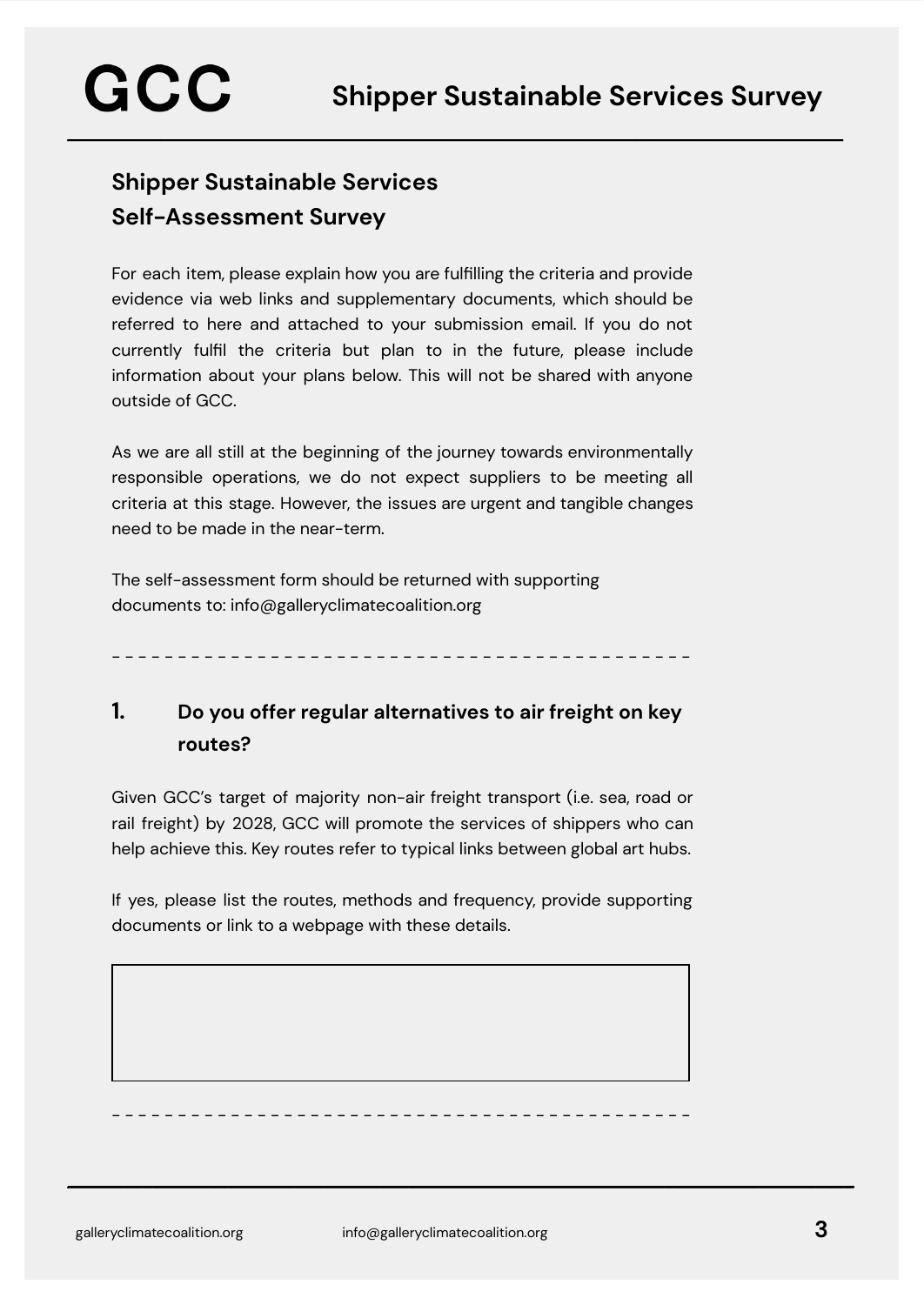## **2. Do you include comparative CO2e estimates of alternative freight options as standard on all quotations?**

**\_\_\_\_\_\_\_\_\_\_\_\_\_\_\_\_\_\_\_\_\_\_\_\_\_\_\_\_\_\_\_\_\_\_\_\_\_\_\_\_\_\_\_\_\_\_\_\_\_\_\_\_\_\_\_\_\_\_\_\_\_\_\_\_\_\_\_\_\_\_\_\_\_\_\_**

Comparative emissions estimates help clients to see the greenhouse gas emissions associated with different transport modes, allowing them to make decisions based on environmental impacts as well as cost and time. Without necessarily pushing certain freight methods, this will normalise the alternatives and hopefully lead to a greater uptake.

Ideally the comparative estimates would also include details on cost and time but after consultation with shippers, GCC understands that due to several variables this would be difficult to do consistently and so we do not expect shippers to currently include this. However, if this is something you are able to provide, we would encourage you to do so.

GCC will be producing a [shared-access](https://docs.google.com/spreadsheets/d/1lJBvjcfc4_BmiYdSuELiLQ6CglGjIFtv6-ILIbuCKBM/edit?usp=sharing) document with the emissions of the most common routes using [alternatives](https://docs.google.com/spreadsheets/d/1lJBvjcfc4_BmiYdSuELiLQ6CglGjIFtv6-ILIbuCKBM/edit?usp=sharing) to air freight. This data can be used by shippers when quoting. Alternatively, anyone can use the GCC carbon [calculator](https://galleryclimatecoalition.org/carbon-calculator/) tool to estimate emissions to/from any destination in the world via air, sea or road freight.

- - - - - - - - - - - - - - - - - - - - - - - - - - - - - - - - - - - - - - - - - - - -

### **3. Are you providing all data required for emissions reporting on invoices in a standardised and consistent manner?**

According to members, the biggest obstacle to completing their emissions reports (via GCC's carbon calculator or external auditor) is the lack of data provided by shippers. The [information](https://galleryclimatecoalition.org/usr/library/documents/ssc/gcc_ssc_emissions-data-standardisation.pdf) required for emissions

GCC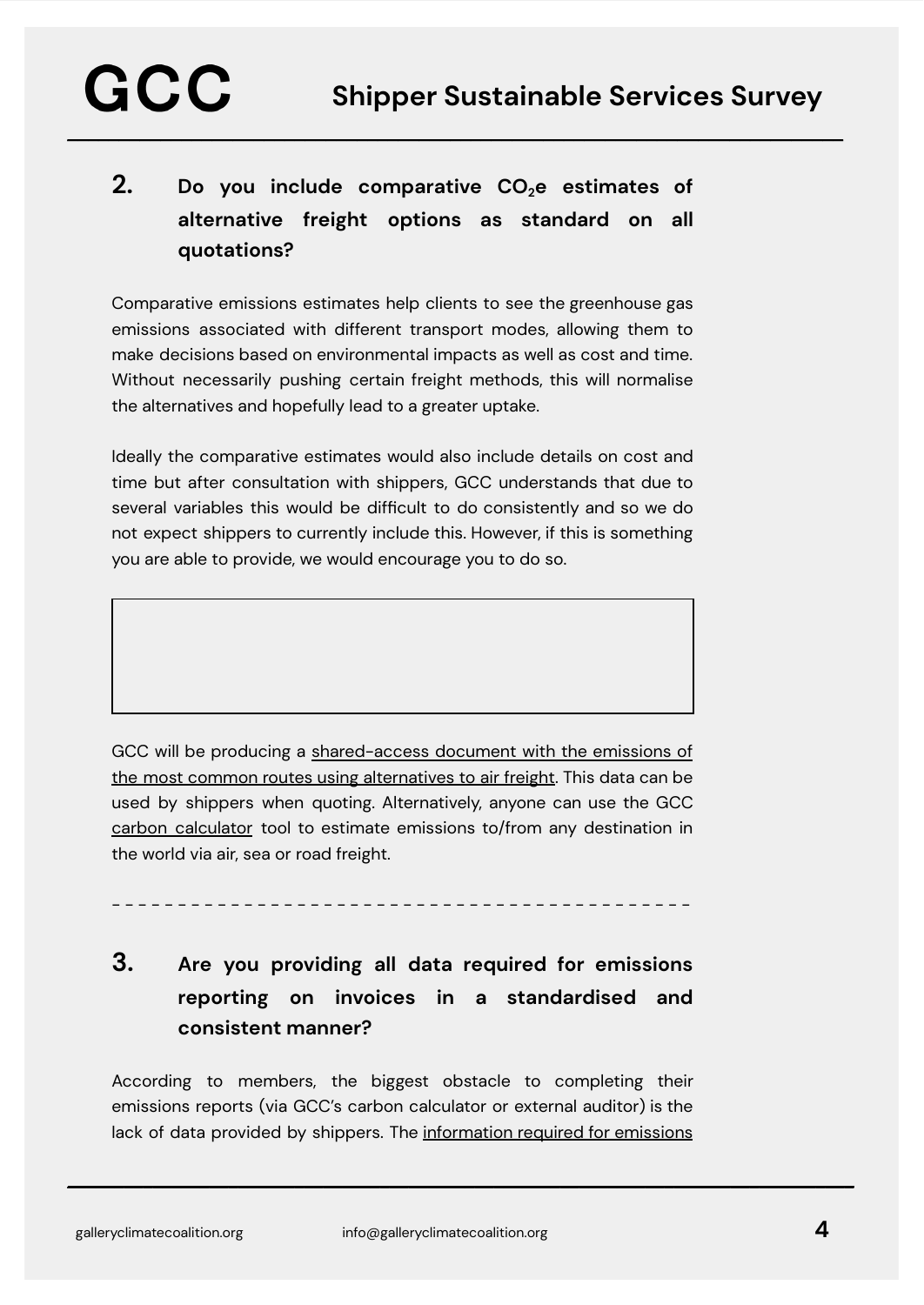[reporting,](https://galleryclimatecoalition.org/usr/library/documents/ssc/gcc_ssc_emissions-data-standardisation.pdf) detailed here, will be available to you as part of your regular processes i.e. route to/from, weight of artwork, weight of packaging and total distances travelled (if available). As part of the Sustainable Shipping Campaign GCC is asking shippers to present this information clearly and accurately as standard on all invoices. By providing this data in a standardised and consistent format shippers will be supporting enormously with the emissions reporting for the sector, which is essential to monitoring and reducing greenhouse gases.

### **4. Are your sea freight operations in line with the fine art insurers' guidelines for sea freight?**

- - - - - - - - - - - - - - - - - - - - - - - - - - - - - - - - - - - - - - - - - - - -

These [guidelines](https://galleryclimatecoalition.org/usr/library/documents/ssc/gcc_ssc_insurance-full-doc.pdf) have been produced in collaboration with Lloyd's Market Association Joint Specie Committee. This collective of leading fine art insurers have agreed to adapt their policy to allow for greater values and volumes of artworks to be shipped via sea freight under the agreement that their clients adhere to the guidelines.

#### **5. Do you have a published sustainability statement?**

- - - - - - - - - - - - - - - - - - - - - - - - - - - - - - - - - - - - - - - - - - - -

i.e. Information outlining your reduction targets, environmental initiatives and detailing the sustainability credentials of the materials and services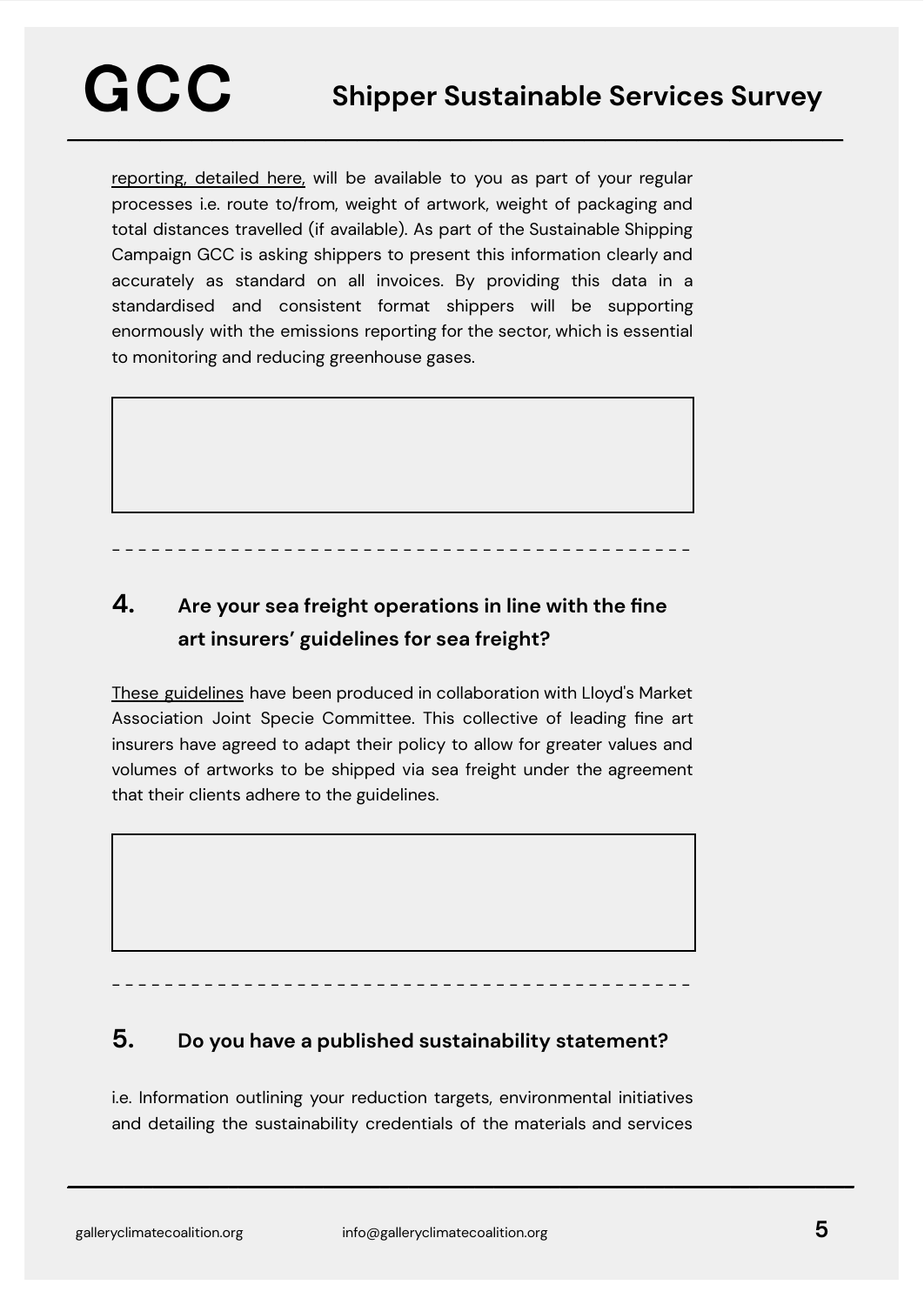you offer. Ideally this would be permanently available to view on your website.

**6. Are you committed to implementing packaging best practice and reducing waste?**

- - - - - - - - - - - - - - - - - - - - - - - - - - - - - - - - - - - - - - - - - - - -

GCC provides research and best practice guidelines on [packaging,](https://galleryclimatecoalition.org/packaging/) including a list of 'banned materials' indicating which items should be gradually taken out of circulation in line with the zero waste by 2030 target, their correct disposal, and suggested alternatives. GCC is actively working with environmental advisors, packaging experts and suppliers to establish partnerships, test materials, innovate new products, as well as expanding the resources and guidelines.



### **7. Do you offer rental options for reusable crates and soft packs and encourage clients to prioritise these over single-use alternatives?**

There are now several suppliers of high quality reusable crates and soft packs that are appropriate for art transportation. These materials are highly durable and designed to be used many times. Over the course of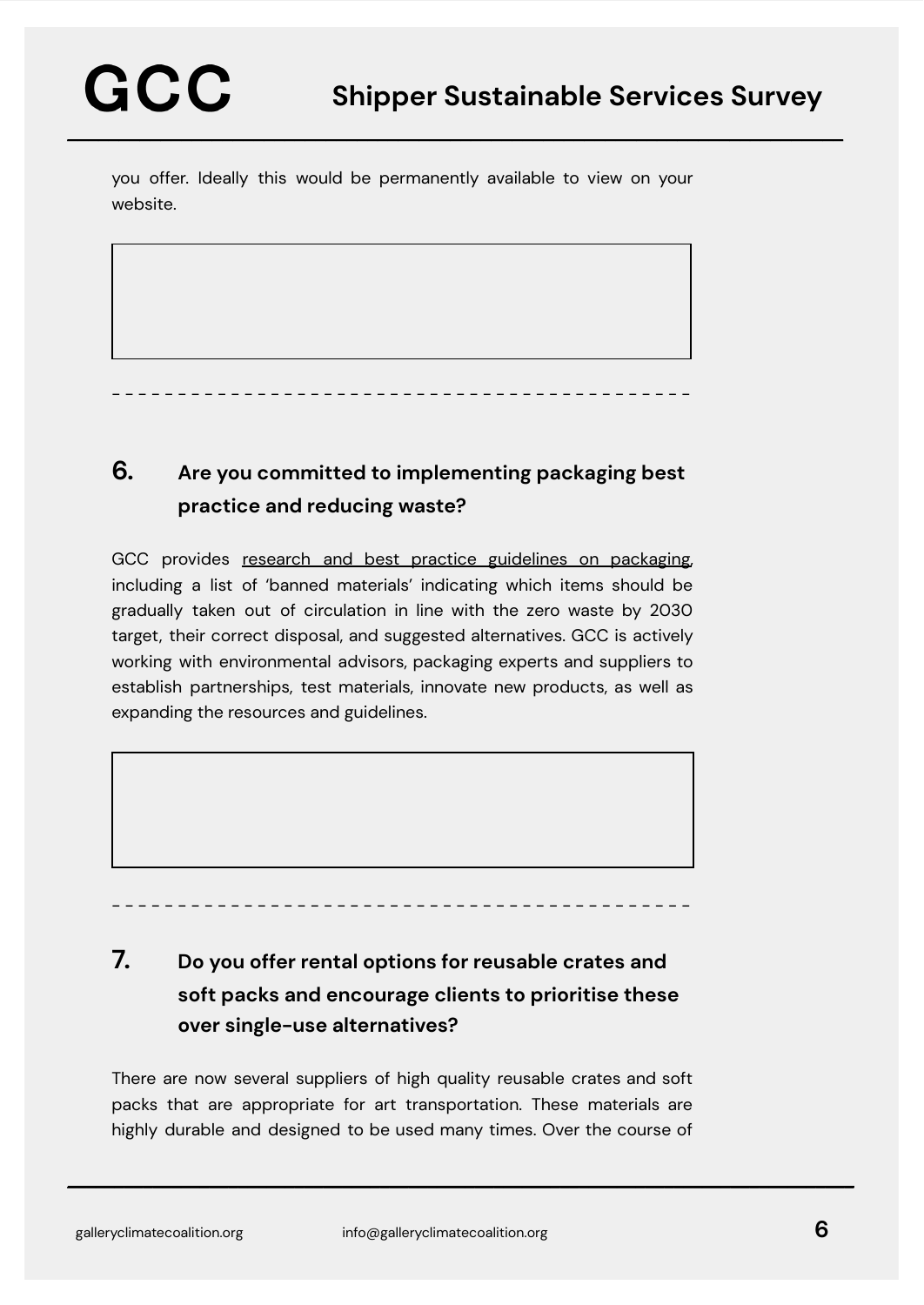**\_\_\_\_\_\_\_\_\_\_\_\_\_\_\_\_\_\_\_\_\_\_\_\_\_\_\_\_\_\_\_\_\_\_\_\_\_\_\_\_\_\_\_\_\_\_\_\_\_\_\_\_\_\_\_\_\_\_\_\_\_\_\_\_\_\_\_\_\_\_\_\_\_\_\_**

their lifetime, the projected cost per use means that not only are they better for the environment they are also better value economically.

The main downside of this type of product is that the current infrastructure isn't efficiently set up to circulate the materials when empty after use. GCC intends to collaborate with a collective of reusable art packaging companies and shippers to develop an international shared inventory of materials that would allow shippers to effectively offer reusable packaging options within a rental model that would replace the revenue stream of single use wooden crates.

- - - - - - - - - - - - - - - - - - - - - - - - - - - - - - - - - - - - - - - - - - - -

#### **8. Are you operating a 'take back', 'crate bank' reuse or sharing schemes for wooden crates already in circulation?**

In addition to introducing new reusable crates, GCC encourages the reuse of the wooden crates that already exist. Some shippers now offer clients existing wooden crates at a discounted price or as part of a sharing or exchange programme. GCC is keen to support and promote schemes like these.

- - - - - - - - - - - - - - - - - - - - - - - - - - - - - - - - - - - - - - - - - - - -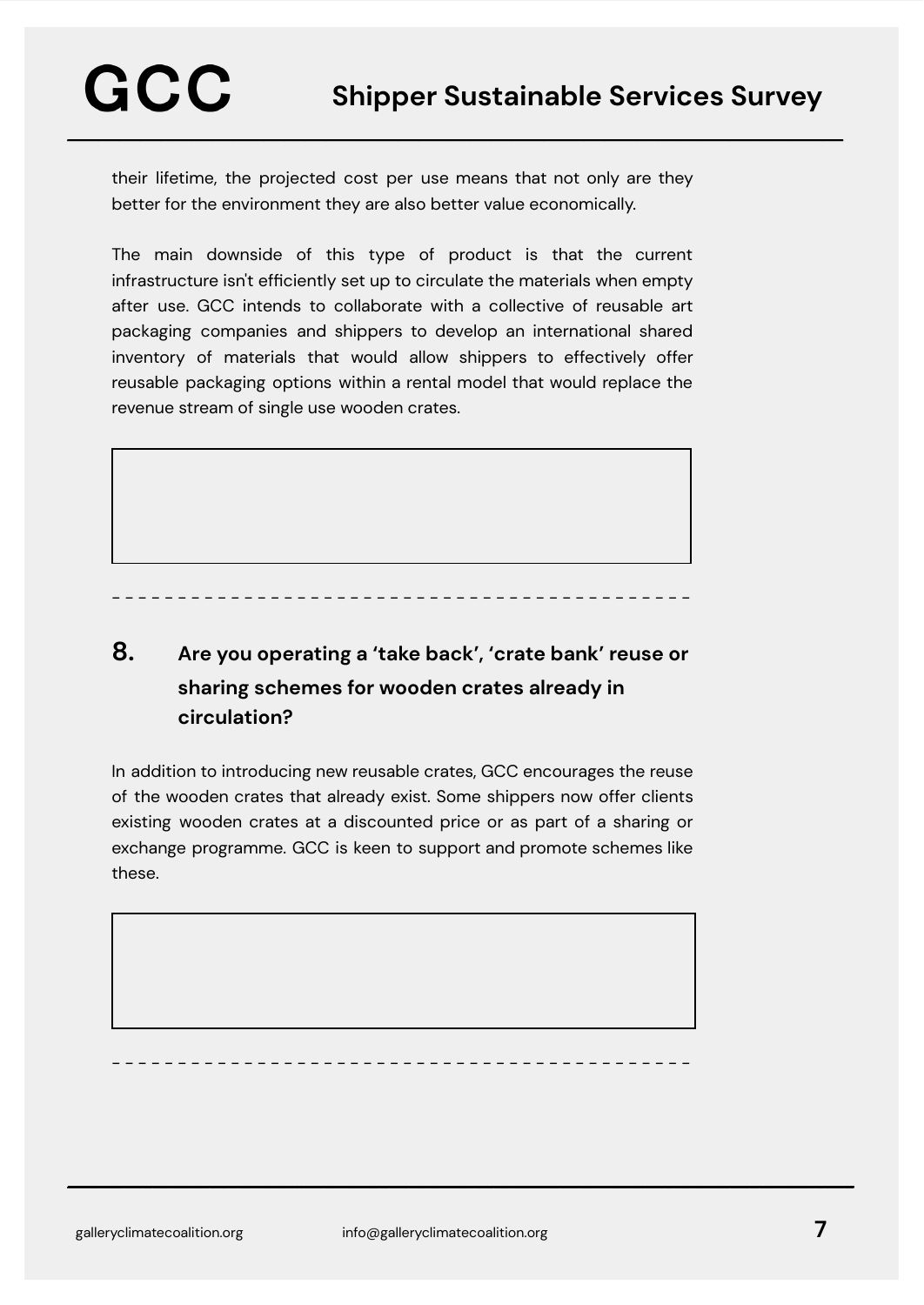### **9. Do you currently share - or could start sharing advance details of freight deadlines for sea and road shipping to key art fairs and events with clients and GCC?**

**\_\_\_\_\_\_\_\_\_\_\_\_\_\_\_\_\_\_\_\_\_\_\_\_\_\_\_\_\_\_\_\_\_\_\_\_\_\_\_\_\_\_\_\_\_\_\_\_\_\_\_\_\_\_\_\_\_\_\_\_\_\_\_\_\_\_\_\_\_\_\_\_\_\_\_**

In addition to encouraging shippers to make this information available to clients in a clear and consistent manner, GCC intends to provide members with a comprehensive international shipping calendar with consolidated information on lower emission freight options to art fairs, biennials etc.

- - - - - - - - - - - - - - - - - - - - - - - - - - - - - - - - - - - - - - - - - - - -

#### **10. Do you offer electric Heavy Goods Vehicles (eHGVs) for road freight routes?**

GCC acknowledges that electric Heavy Goods Vehicles are a new technology and as such not yet widely available or affordable. Upgrading entire fleets to eHGVs is unlikely to happen in the near term. However, we have included this item here to encourage shippers to begin exploring the possibilities, and to take them up as soon as they become affordable and available.

Currently, the vehicles are expensive and upgrading an entire fleet to eHGVs would be beyond the means of most shippers, but as demand increases the costs will come down and, in addition to this, there will be long term benefits when you consider the fuel savings. Similar to installing solar panels, an upfront investment will ultimately save money over a decade.

GCC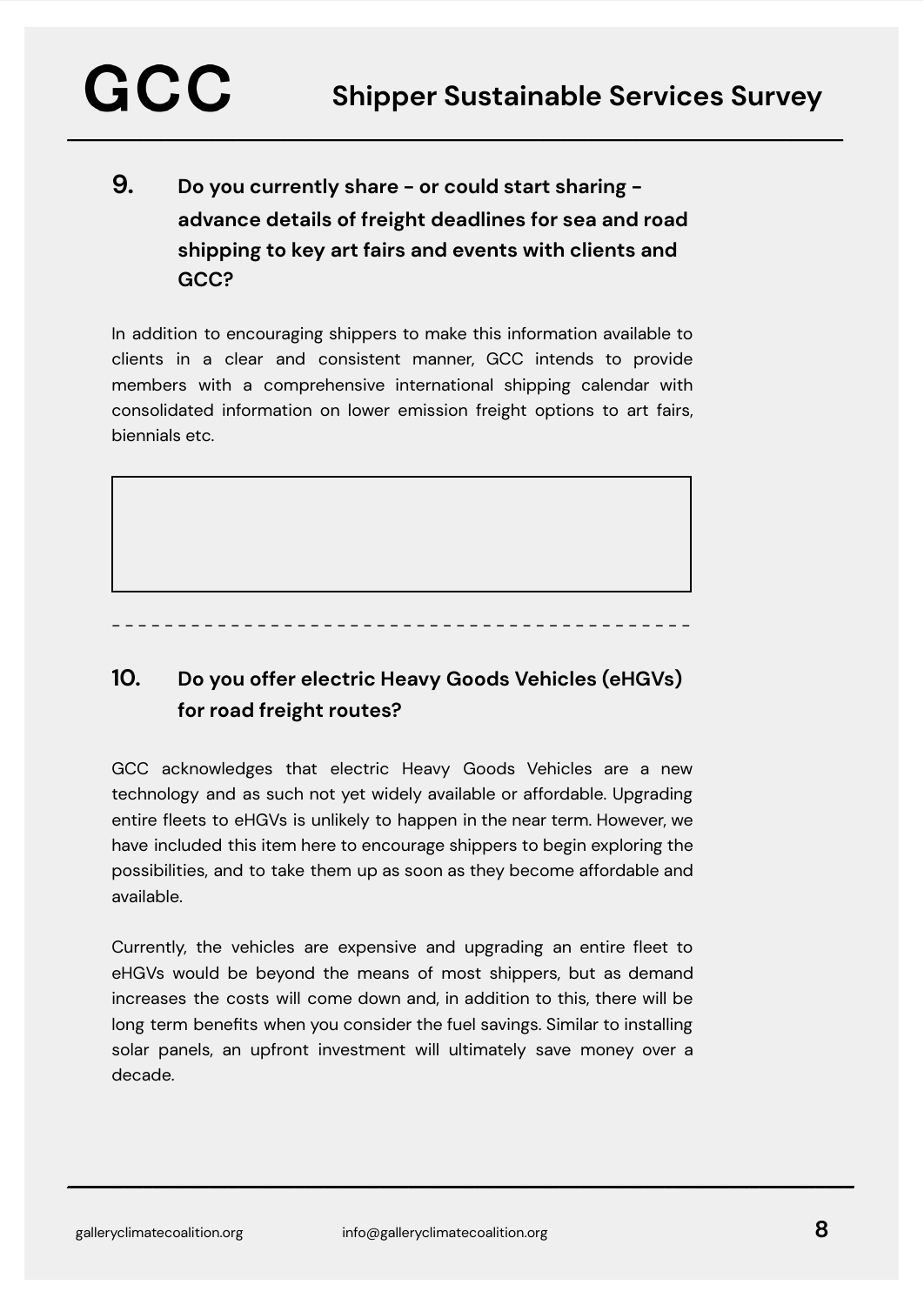Options do exist and as national energy grids get greener electric road freight could become the most environmentally friendly way to transport goods on continental routes.

- - - - - - - - - - - - - - - - - - - - - - - - - - - - - - - - - - - - - - - - - - - -

#### **11. Do you offer 'low or no' emissions vehicles for last mile deliveries?**

Many delivery companies in major cities already have 'low or no' emissions vehicles on the road and clients are using them to save on emissions without any compromise to cost or time. This includes bicycles or human-powered delivery vehicles insured for artworks as well as electric cars and vans.

With a campaign target of all local deliveries being low or zero emissions by 2025 GCC will be encouraging members to prioritise these options wherever possible and will be working with insurers, galleries and shippers to explore opportunities

'Last mile' is defined as transportation between destinations within the same city but wherever possible should also include trips to air or sea ports or out of town storage facilities. GCC acknowledges that there will be limitations on sizes, values and types of artwork that this would be possible for and so this point only applies to those for which it is appropriate.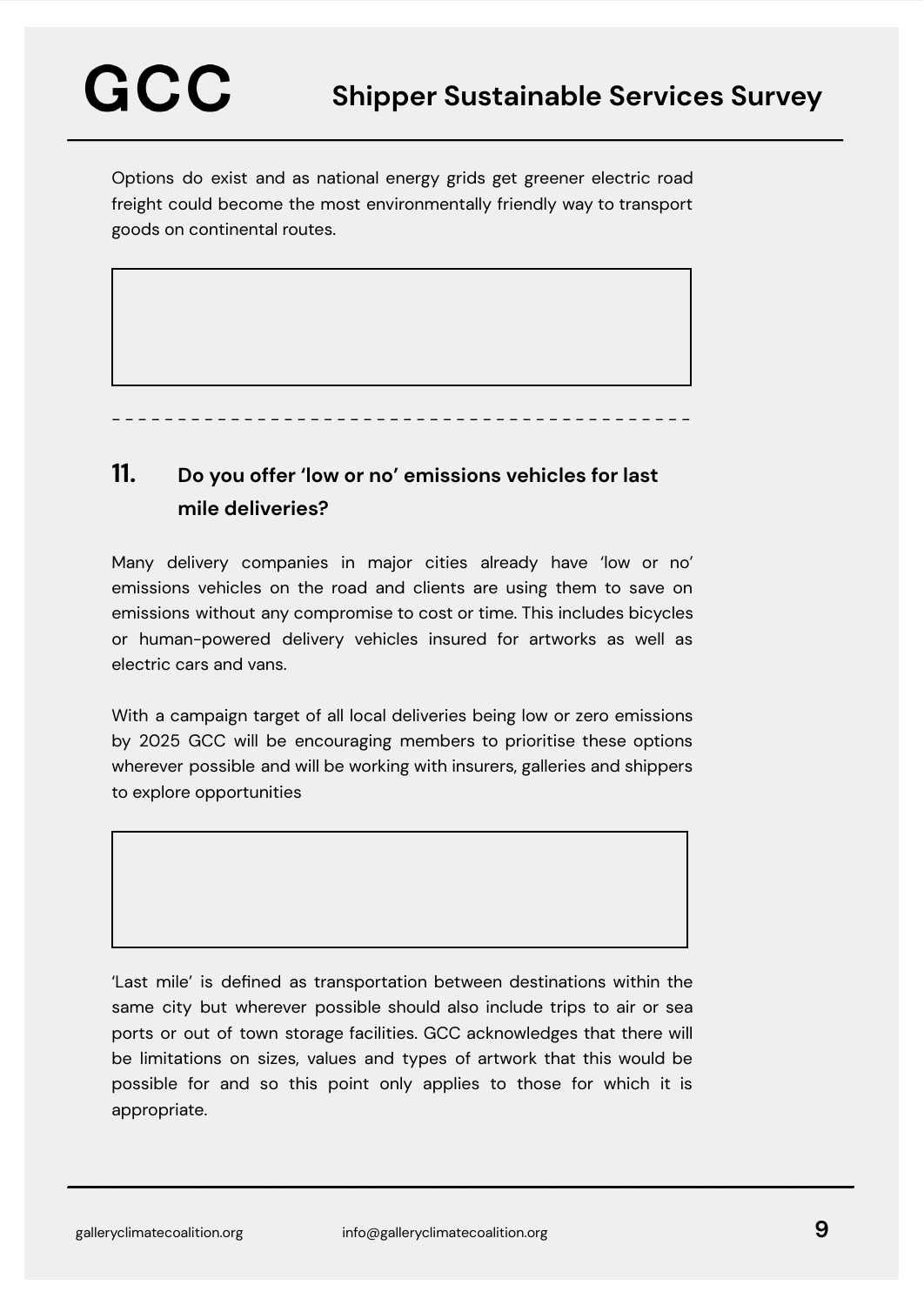- - - - - - - - - - - - - - - - - - - - - - - - - - - - - - - - - - - - - - - - - - - -

### **12. Do you promote Strategic Climate Funds (SCFs) over conventional 'offsetting' for clients wishing to mitigate the impacts of their freight choices?**

Many shippers include offset options for clients and GCC appreciates the good intention of these initiatives. However, as a policy, GCC [does](https://galleryclimatecoalition.org/news/39-gcc-commissioned-report-offsetting-and-a-better-alternative/) not endorse or recommend [conventional](https://galleryclimatecoalition.org/news/39-gcc-commissioned-report-offsetting-and-a-better-alternative/) 'offsetting' for various reasons [outlined](https://galleryclimatecoalition.org/news/39-gcc-commissioned-report-offsetting-and-a-better-alternative/) here. Instead, GCC has an alternative scheme - [Strategic](https://galleryclimatecoalition.org/scfs/) Climate Funds [\(SCFs\)](https://galleryclimatecoalition.org/scfs/) - which we would recommend shippers consider aligning to for more effective mitigation and consistency across the sector.

**Thank you** for taking the time to complete this document. For more information about the GCC Sustainable Shipping Campaign or to speak with the GCC team, please get in touch: [info@galleryclimatecoalition.org](mailto:info@galleryclimatecoalition.org)

**\_\_\_\_\_\_\_\_\_\_\_\_\_\_\_\_\_\_\_\_\_\_\_\_\_\_\_\_\_\_\_\_\_\_\_\_\_\_\_\_\_\_\_\_\_\_\_\_**

**\_\_\_\_\_\_\_\_\_\_\_\_\_\_\_\_\_\_\_\_\_\_\_\_\_\_\_\_\_\_\_\_\_\_\_\_\_\_\_\_\_\_\_\_\_\_\_\_**

#### **Further Information and Disclaimer**

The completed resource will not be a rating, ranking or verification of a shipper's sustainability credentials or their environmental responsibility. It will instead be a collation of information, intended to allow clients to make informed decisions on art transports that can help them reach their sustainability targets.

Every effort will be made to ensure that the information submitted is accurate. However, GCC does not have the capacity to validate every claim and therefore trusts, in good faith, that the shippers will provide up-to-date and truthful information.